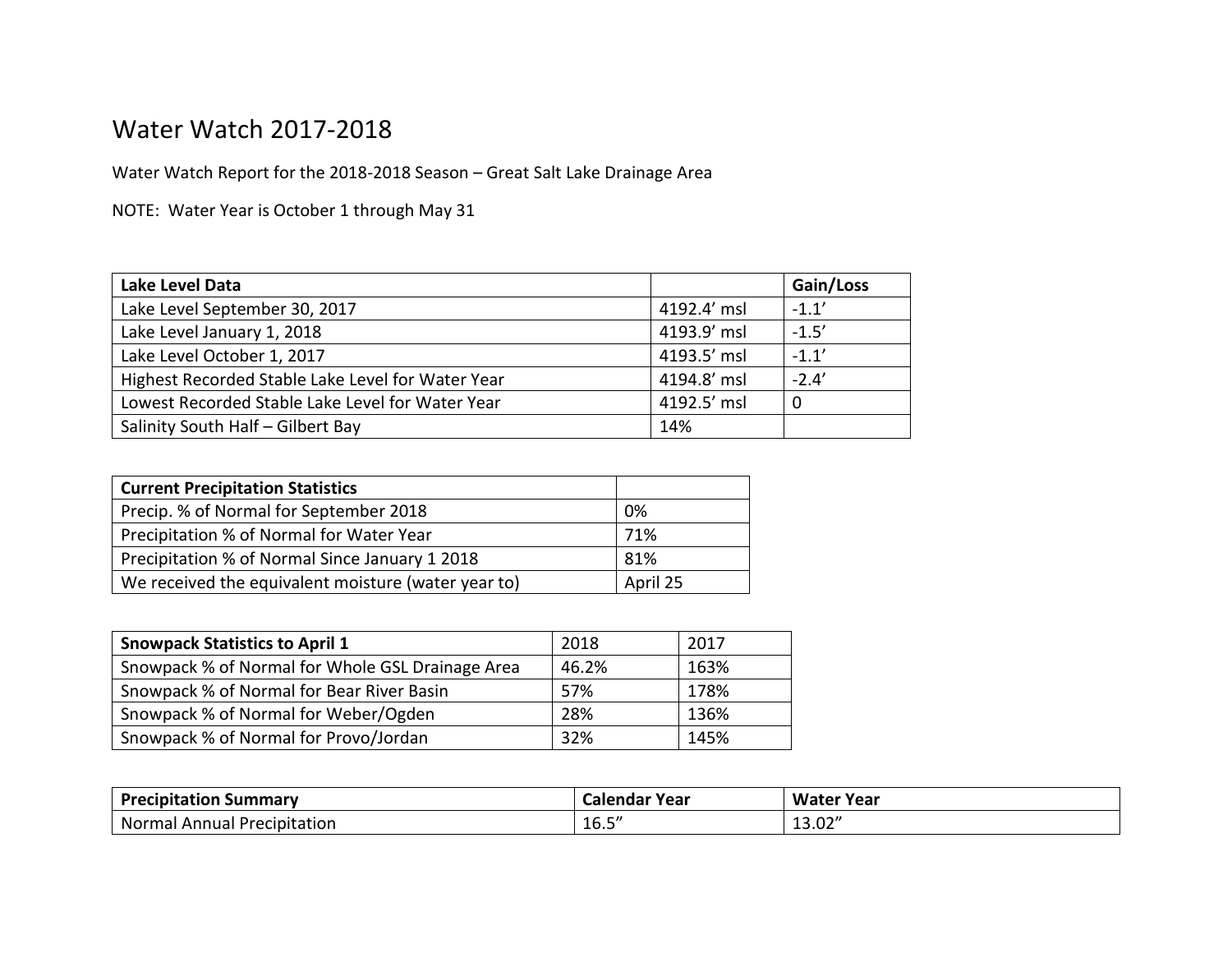| How Much Did We Receive              | ຸ່ງງ"  | 9.76'' |
|--------------------------------------|--------|--------|
| Percentage Received Towards Our Goal | 68%    | 75%    |
| How Short Did We End Up              | 8.13'' | 3.26%  |

| Monthly Precp/Wind Summary | Normal  | Precip for | $%$ of | <b>Highest Gust</b>       | Note                    |
|----------------------------|---------|------------|--------|---------------------------|-------------------------|
|                            | Precip. | Month      | Normal |                           |                         |
| October                    | 1.57''  | .9''       | 68%    | 69mph Oct. 31             | Dry                     |
| November                   | 1.4''   | 1.17''     | 84%    | 60mph Nov. 27             | Dry                     |
| December                   | 1.23''  | 0.78''     | 63%    | 57mph Dec. 3              | Dry                     |
| January                    | 1.37''  | 0.78''     | 57%    | 51mph Jan. 25             | Dry                     |
| February                   | 1.33''  | 1.05''     | 77%    | 48mph Feb. 18             | Dry                     |
| March                      | 1.91''  | 2.72"      | 142%   | 78mph March 22            | Rebound!                |
| April                      | 2.02"   | 1.91''     | 95%    | 80mph April 16 (suspected | Close to normal precip. |
|                            |         |            |        | higher in Tooele Twisters |                         |
| May                        | 2.09''  | 1.26''     | 60%    | 62mph May 31              | Dry                     |
| June                       | 0.77''  | 0.01''     | 1%     | 61mph June 9              | <b>VERY DRY!</b>        |
| July                       | 0.72''  | 0.19''     | 26%    | 49mph July 9              | Very Dry!               |
| August                     | 0.76''  | 0.50''     | 66%    | 48mph Aug. 22             | Dry                     |
| September                  | 1.33''  | 0.0"       | 0%     | 71mph Sept. 15            | <b>EXTREMELY DRY!</b>   |

| <b>Strongest Gust Ever Recorded at GSL Marina</b> | 214mph on January 2005 |
|---------------------------------------------------|------------------------|
| Strongest Gust for 2017/18 Water Year             | 80mph April 16         |
| Strongest Gust for 2017                           | 90mph June 12 2017     |
| Strongest Gust for 2016                           | 81mph Feb. 18          |
| Strongest Gust for 2015                           | 81mph April 14         |
| Strongest Gust for 2014                           | 79mph Nov. 1           |
| Strongest Gust for 2013                           | 78mph April 2          |
| Strongest Gust for 2012                           | 65mph Jan. 10          |
| Strongest Gust for 2011                           | 88mph March 26         |